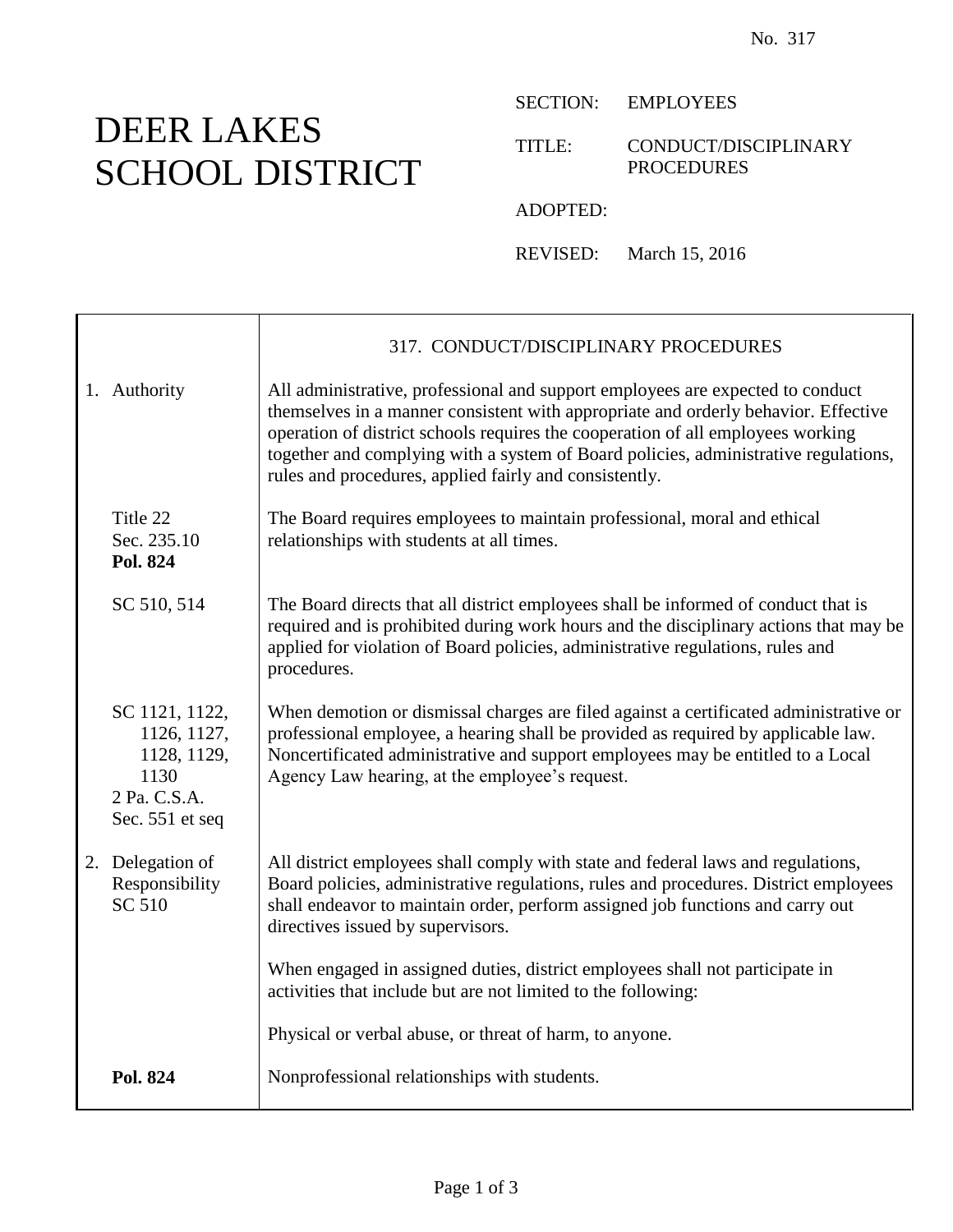## 317. CONDUCT/DISCIPLINARY PROCEDURES - Pg. 2

|                                          | Causing intentional damage to district property, facilities or equipment.                                                                                                                                                                                                                                              |
|------------------------------------------|------------------------------------------------------------------------------------------------------------------------------------------------------------------------------------------------------------------------------------------------------------------------------------------------------------------------|
|                                          | Forceful or unauthorized entry to or occupation of district facilities, buildings or<br>grounds.                                                                                                                                                                                                                       |
| Pol. 351                                 | Use, possession, distribution, or sale of alcohol, drugs or other illegal substances.                                                                                                                                                                                                                                  |
|                                          | Use of profane or abusive language.                                                                                                                                                                                                                                                                                    |
|                                          | Breach of confidential information.                                                                                                                                                                                                                                                                                    |
| SC 1122                                  | Failure to comply with directives of district officials, security officers, or law<br>enforcement officers.                                                                                                                                                                                                            |
|                                          | Carrying onto or possessing a weapon on school grounds without authorization from<br>the appropriate school administrator.                                                                                                                                                                                             |
| <b>SC</b> 1122                           | Violation of Board policies, administrative regulations, rules or procedures.                                                                                                                                                                                                                                          |
| SC 1122                                  | Violation of federal, state, or applicable municipal laws or regulations.                                                                                                                                                                                                                                              |
|                                          | Conduct that may obstruct, disrupt, or interfere with teaching, research, service,<br>operations, administrative or disciplinary functions of the district, or any activity<br>sponsored or approved by the Board.                                                                                                     |
|                                          | <b>Arrest Or Conviction Reporting Requirements</b>                                                                                                                                                                                                                                                                     |
| <b>SC</b> 111<br>24 P.S.<br>Sec. 2070.9a | Employees shall use the designated form to report to the Superintendent or designee,<br>within seventy-two (72) hours of the occurrence, an arrest or conviction required to<br>be reported by law.                                                                                                                    |
| 23 Pa. C.S.A.<br>Sec. 6344.3             | Employees shall also report to the Superintendent or designee, in writing, within<br>seventy-two (72) hours of notification, that the employee has been <b>named</b> as a<br>perpetrator in a founded or indicated report pursuant to the Child Protective<br>Services Law.                                            |
| <b>SC</b> 111                            | An employee shall be required to submit new criminal history background checks if<br>the Superintendent or designee has a reasonable belief that the employee was<br>arrested or has been convicted of an offense required to be reported by law, and the<br>employee has not notified the Superintendent or designee. |
| 23 Pa. C.S.A.<br>Sec. 6344.3             | An employee shall be required immediately to submit a new child abuse history<br>certification if the Superintendent or designee has a reasonable belief that the                                                                                                                                                      |